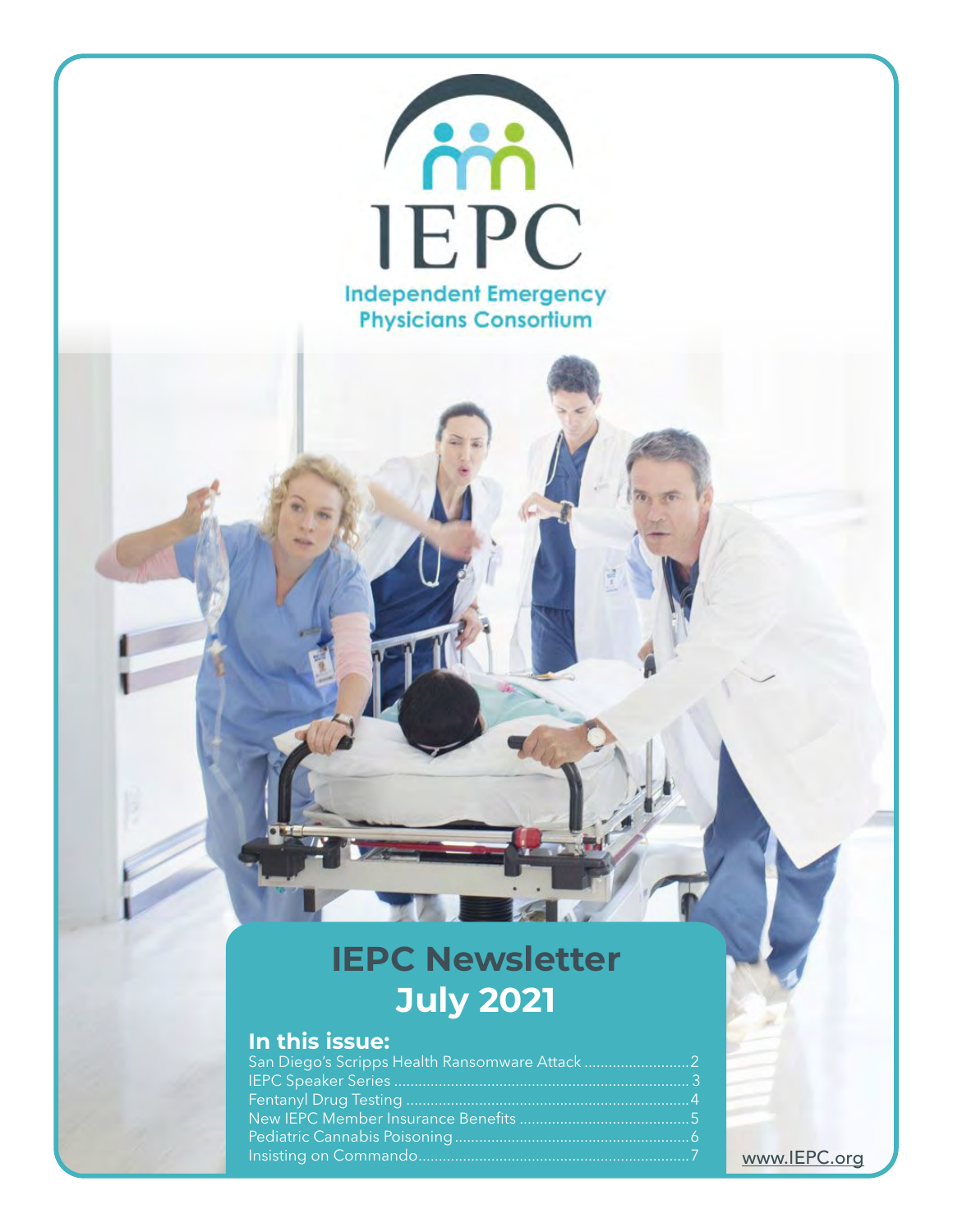## <span id="page-1-0"></span>**San Diego's Scripps Health Says Some Patient Info Acquired During Ransomware**

# **Attack**

*LaMonica Peters (KFMB) City News Service Originally posted to www.CBS8.com on 2:04 PM PDT June 1, 2021and updated: 10:35 PM PDT June 1, 2021.*

SAN DIEGO COUNTY, Calif — Scripps Health announced on June 1 that some patient information was acquired durin[g May's](https://www.cbs8.com/article/news/health/lingering-frustration-for-patients-amid-scripps-cyber-attack/509-cf4d5020-c62e-4e1a-ac5c-2a11cb20e162) 

[ransomware attack](https://www.cbs8.com/article/news/health/lingering-frustration-for-patients-amid-scripps-cyber-attack/509-cf4d5020-c62e-4e1a-ac5c-2a11cb20e162), with the investigation ongoing into the full scope of the data breach.

In a statement, the San Diegobased healthcare system said an "unauthorized person" gained access to Scripps' network and while the individual did not access Epic, Scripps' electronic medical record application, "health information and personal financial information was acquired through other documents stored on our network."

"They lock the system down, and then they communicate with the victim/company, and they say, 'hey we will not unlock your system unless you pay us a ransom,'" said Gil Vidals, Chief Technology Officer for HIPAA Vault.

[HIPAA Vault,](https://www.hipaavault.com/) a San Marcosbased, cybersecurity firm that works with health networks,

Scripps said it was working to notify 147,267 people so they can take steps to protect their information.

practitioners and plan providers, said hackers like those who attacked Scripps are getting bolder and more expensive.

"The ransomware attacks have been happening for many, many years now and it's only getting worse. It's grown by about 500% in the last few years because the rewards are handsome. These organizations are getting rewarded in the millions of dollars so of course, they're incentivized," said Vidals.

Scripps said it was working to notify 147,267 people so they can take steps to protect their information, though there's no indication at present that any data has been used to commit fraud.

Scripps Health also said it would be providing complimentary credit monitoring and identity protection support services "for the less than 2.5% of individuals whose Social Security number and/or driver's license number were involved."

A review is ongoing into the content of the remainder of the documents involved. Scripps described the ensuing investigation as "a timeintensive process that will likely take several months, but we will

notify affected individuals and entities as quickly as possible in accordance with applicable regulatory requirements."

"Maintaining the confidentiality and security of our patients' information is something we take very seriously, and we sincerely regret the concern this has caused our patients and community," Scripps' statement read. "It is unfortunate that many health care organizations are confronting the impacts of an evolving cyber threat landscape. For our part, Scripps is continuing to implement enhancements to our information security, systems, and monitoring capabilities. We also continue to work closely with federal law enforcement to assist their ongoing investigation."

*Editorial Note: Ransomware Attacks jeopardize patients, hospital, and ED groups. Scripps has requested that all communications about the attack be managed by their corporate office. The incident has prompted IEPC to inquire about Cyber Security Insurance. The 27 days of electronic down time has significant financial implications to the independent ED groups.* **2**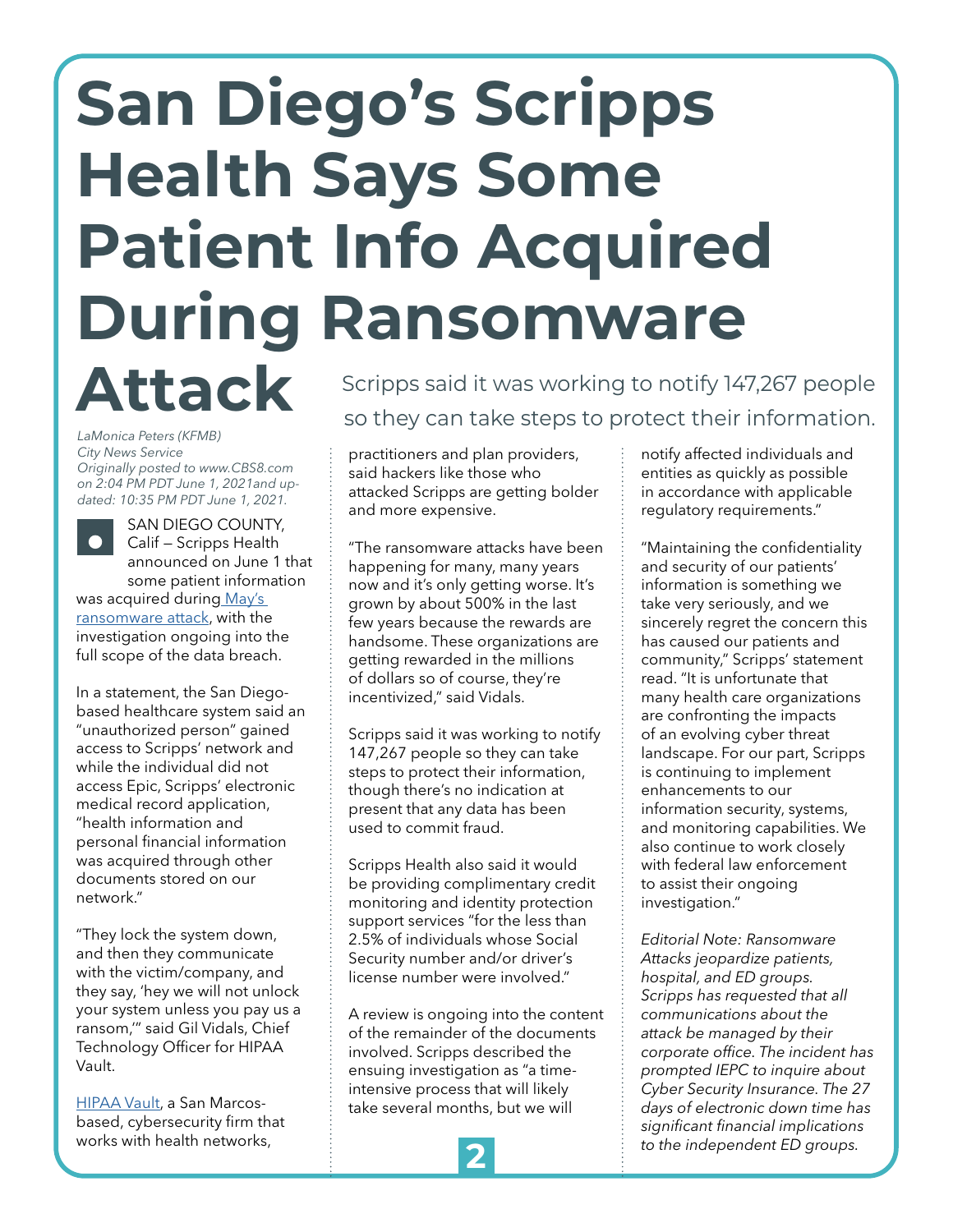

## **2021 Speaker Series**

**Presented by the Independent Emergency Physicians Consortium Time & Date: 9:00AM - 9:30AM Pacific on the fourth Monday of the month May - Oct.** Advance registration is required and **can be completed here**. After registering, you will receive a confirmation email containing information about joining the meeting.

This free speaker series will welcome leaders in the field to cover timely and engaging topics that are important to independent emergency physicians. The sessions will precede each monthly conference call and are open to all IEPC members and those who may be interested in joining.

- **• May 24** Elena Lopez-Gusman, Executive Director, California ACEP to discuss Cal-ACEP priorities for 2021
- **• June 28** Laura Wooster, ACEP Associate Director, Public Affairs and Jeffrey Davis ACEP Director of Regulatory Affairs to discuss national ACEP priorities for the independent emergency physicians
- **• July 26** Andrew Selesnick Shareholder, Chairman of the Healthcare Litigation Practice Group to discuss legal billing issues affecting independent emergency physician groups
- **• August 23** Sandy Schnieder, MD, ACEP Director of EM practice to discuss the emergency physician workforce
- **• September 27** Mark Reiter MD, MBA MAAEM CEO, AAEM to discuss AAEM priorities for the independent emergency physician
- **• October 25** BJ Bartelson, RN MS, NEA-BC, CHA VP, Nursing & Clinical Services to discuss the California Hospital Association and independent emergency physicians

Visit www.IEPC.org for more information.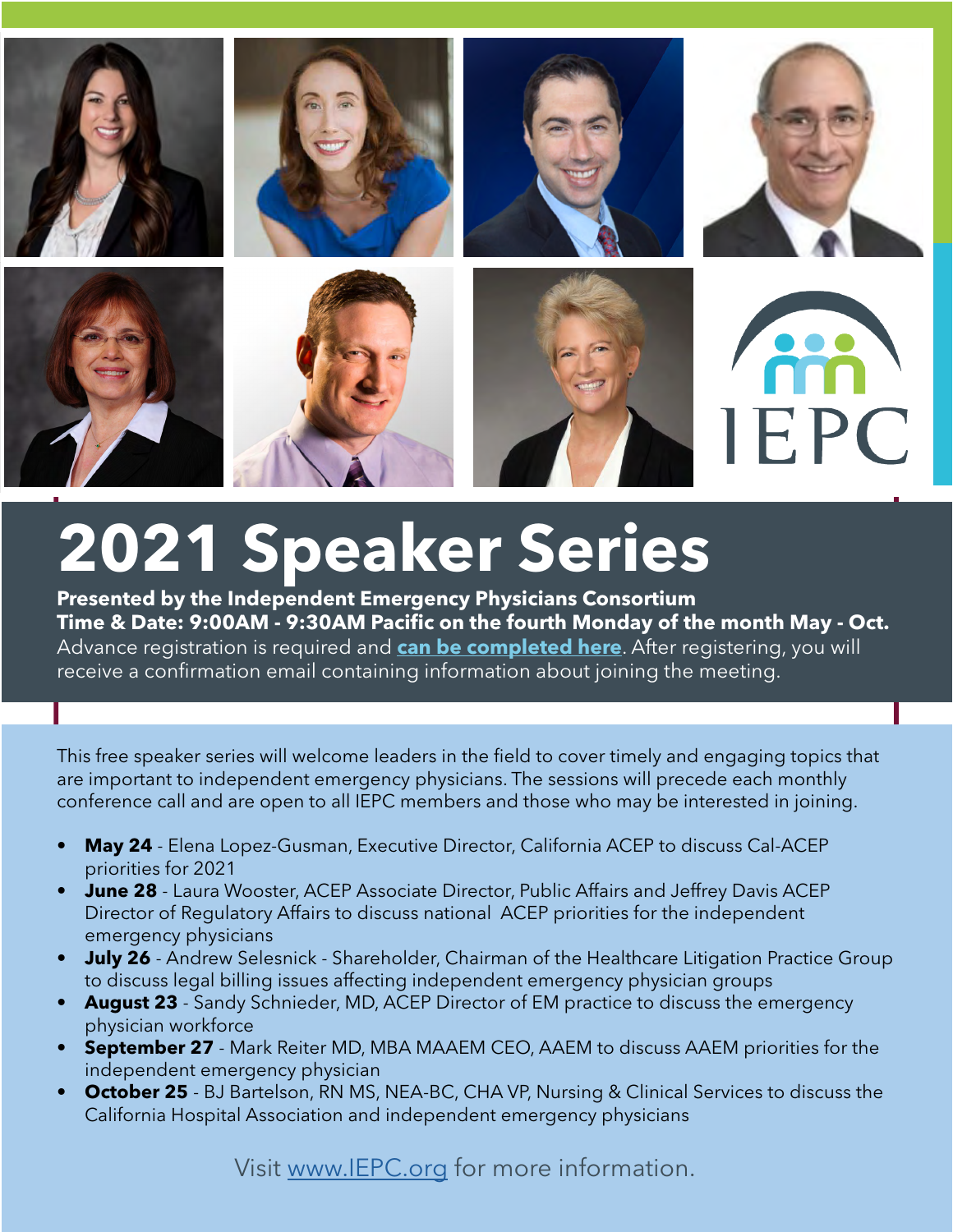## <span id="page-3-0"></span>**FENTANYL DRUG TESTING**

### How To Onboard the Lab at Your Hospital

*From the [Fentanyl Testing Toolkit](https://www.sandiegorxabusetaskforce.org/fentanyl-toolkit) provided by the the San Diego Community Response to Drug Overdose (CReDO) group, a subcommittee of the [San Diego County](https://www.sandiegorxabusetaskforce.org/)  [Prescription Drug Abuse Task Force](https://www.sandiegorxabusetaskforce.org/). <www.sandiegorxabusetaskforce.org>*

Misuse of prescription drugs in San Diego County continues to be a growing problem. The majority of prescription-related overdose deaths are unintentional. The San Diego Prescription Drug Abuse Task Force (PDATF) is a Countywide initiative comprised of key stakeholders, community members, and local experts working together to decrease the harms associated with the misuse of prescription drugs in San Diego. County.

The Community Response to Drug Overdose (CReDO) sub-committee was created to educate community members about the dangers of opioid misuse. They aim to develop online resources for the public, providers, and patients and their families to access opioid use disorder treatment and alternative pain therapies. They also intend to conduct outreach to stakeholders and policymakers on the local, state, and national levels regarding opioid issues.

#### **Goal**

To increase the engagement of the medical community to mitigate the increase of fatal Fentanyl overdoses in San Diego County. For more information, [click here](https://www.sandiegocounty.gov/content/dam/sdc/hhsa/programs/phs/cahan/communications_documents/08-21-2020.pdf) to view a CAHAN report detailing the statistics and background. If a clinician is ordering a urine drug test for THC, PCP, Cocaine, Methamphetamine, or Opioids - then the same clinician should be just as interested in a result for Fentanyl because Fentanyl overdose has become a serious public health threat.

#### **How We Will Accomplish This Goal**

Include fentanyl testing in conjunction with every Urine Drug Screen test performed by all hospital laboratories in San Diego and Imperial Counties. Fentanyl is a synthetic opioid that does not test positive in standard drug screen. It requires a separate reagent and test.

#### **How to Obtain Rapid Fentanyl Urine Drug Screen**

As of December 2020, there is NO FDA 510(k) cleared point of care rapid urine strip test for fentanyl that is part of a





### The Gold Standard

Fentanyl Testing should be Automatic and Universal. Any time a urine drug test is requested, it should automatically include fentanyl.

### How can a positive urine fentanyl test save lives?

- 1. Alert the provider.
- 2. Alert the patient.
- 3. Warn friends that they may be exposed and an opportunity to inform them about naloxone
- 4. Naloxone Rx given to patient as a prevention measure for repeat overdose.
- 5. Connection to substance use disorder treatment.

**SAN DIEGO COUNTY Prescription Drug Abuse Task Force**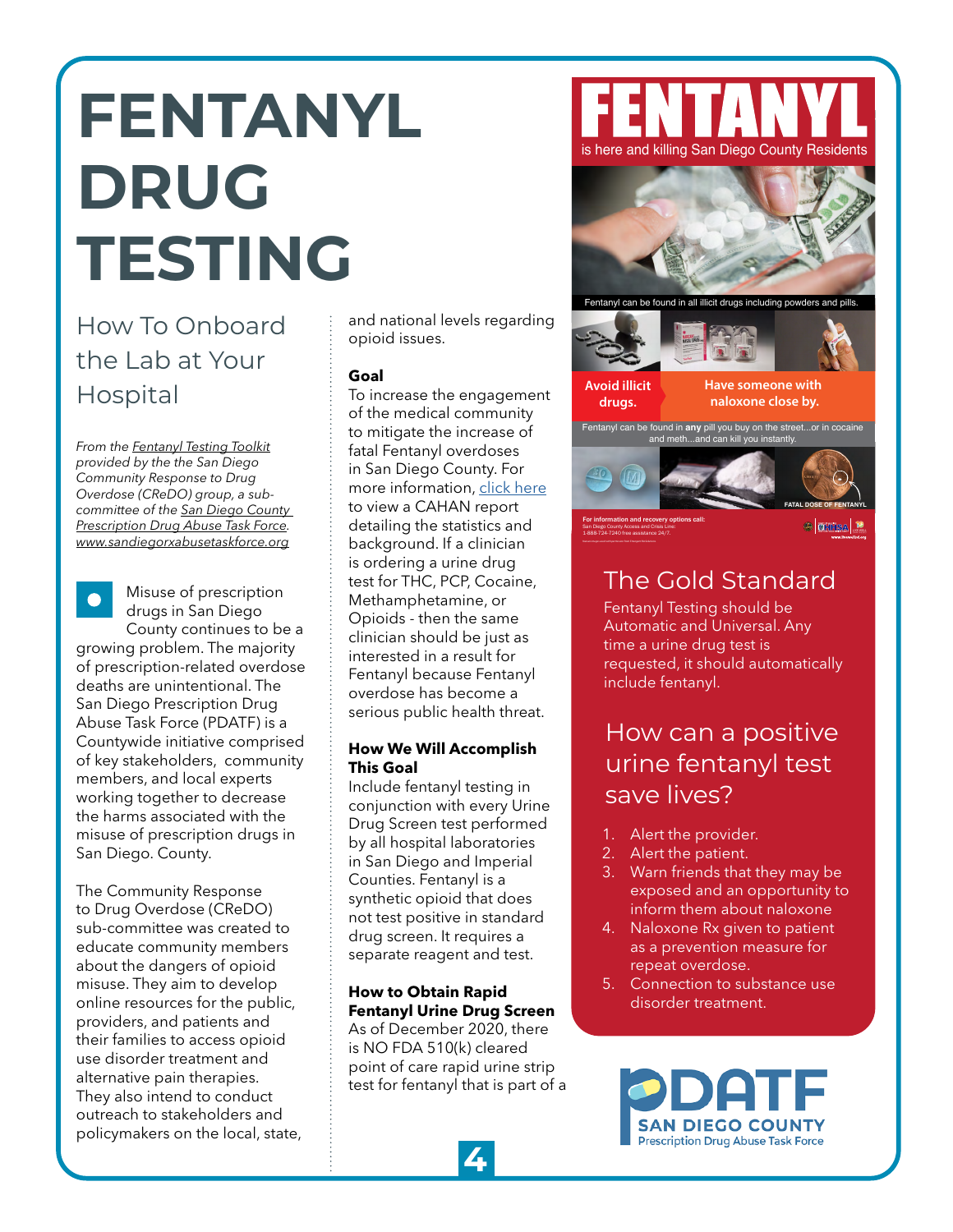## **FENTANYL TESTING** con't from last page Specimen

drug panel. San Diego leaders sent a letter to FDA requesting emergency use of rapid urine drug tests.

All hospital laboratories with a chemical analyzer can run FDA c510(k) cleared rapid immunoassay fentanyl test. A fentanyl test is not typically included in routine urine drug screen (UDS) and fentanyl is a synthetic opioid that is not detected as part of the opiate urine drug test. The opiate urine drug test is targeted as morphine and codeine. There are 3 Manufacturers of Fentanyl Immunoassay that are FDA 510K cleared for clinical use.

1. ARK– calibrated to 1 ng fentanyl, cross reacts with norfentanyl metabolite. Note: ARK has developed a secondgeneration assay called the Fentanyl II assay which is replacing the first-generation Fentanyl assay. Linked resources to distributors and additional

#### information:

Direct from Ark: Fentanyl II [Assay Quick Overview](https://www.ark-tdm.com/products/urine-drug-tests/fentanyl-II/pdfs/MKT_20-002_FEN_II_Data_Sheet_Web_Rev02_April_2020.pdf) [Sekisui Diagnostics:](https://sekisuidiagnostics.com/wp-content/uploads/2019/03/Fentanyl-Assay-Sales-Sheet-5031.pdf)  [Fentanyl Assay Quick](https://sekisuidiagnostics.com/wp-content/uploads/2019/03/Fentanyl-Assay-Sales-Sheet-5031.pdf)  **[Overview](https://sekisuidiagnostics.com/wp-content/uploads/2019/03/Fentanyl-Assay-Sales-Sheet-5031.pdf)** [Seimens: Fentanyl Test](https://www.siemens-healthineers.com/en-us/laboratory-diagnostics/assays-by-diseases-conditions/drugs-of-abuse-assays/ark-fentanyl-assay)  [Information](https://www.siemens-healthineers.com/en-us/laboratory-diagnostics/assays-by-diseases-conditions/drugs-of-abuse-assays/ark-fentanyl-assay)

- 2. Immunalysis calibrated to 2 ng fentanyl, does not detected norfentanyl Linked resources to distributors and additional information: [HEIA Fentanyl Information](https://immunalysis.com/wp-content/uploads/2016/10/Fentanyl_HEIA_MKT50368_2.pdf)
- 3. Lin-Zhi calibrated to 5 ng of norfentnayl, cross reacts with fentanyl at 3 ng Linked resources to distributors and additional information: [MedTest Point Scientific](https://medtestdx.com/wp-content/uploads/2020/08/DS-P3111-01.2-Fentanyl-Sell-Sheet.pdf)  [Fentanyl Assay Quick Overview](https://medtestdx.com/wp-content/uploads/2020/08/DS-P3111-01.2-Fentanyl-Sell-Sheet.pdf)

#### **Additional Testing Resource**

Thermo Fisher Scientific DRI Fentanyl Assay: Thermos makes an open channel Fentanyl immunoassay for forensic purposes calibrated to 2 mg fentanyl. It is not

## Collection

- Collect freshly voided urine in a clean dry container.
- Minimum volume: 2 mL
- Both UDS and Fentanyl tests can be performed using the same urine sample.
- Results for both tests should be available within one hour of receipt in the laboratory.

#### FDA 501K

cleared for clinical use. Link to Thermo Fisher DRI Fentanyl Assay Information.

#### **Information Technology**

Moving forward, the development of a gold standard IT solution would allow for a single order by the clinician that would include both random urine drug screen and urine fentanyl as standard of care.

For a full list of resources, current local statistics for San Diego County and presentation and webinar records visit [www.](https://www.sandiegorxabusetaskforce.org/) [sandiegorxabusetaskforce.org](https://www.sandiegorxabusetaskforce.org/).

### **NEW IEPC Member Insurance Benefits Now Available!**

Independent Emergency Physician Consortium (IEPC), is an association of independent emergency physician groups whose purpose is collaborating on best business and clinical practices, sharing resources, and protecting the independent physician practice model.

In keeping with these objectives, IEPC has identified that one of the major business expenses for independent emergency physician practices are the various insurance products required to protect the group's

entity, shareholders, employees, and independent contractors from risks on and off the job. This said, IEPC has decided to leverage the consortium's group purchasing power by partnering with two healthcare specialist insurance agencies to provide members with comprehensive and competitive options for both commercial and personal insurance products. In so doing, we expect that the program arranged by IEPC will be a cost-saving for your group, and

a return on investment of your membership dollars.

[Click here](https://iepc.org/wp-content/uploads/sites/59/2021/06/IEPC-Brochure.pdf) for details regarding each partner agency, and the insurance products they offer. Please note that utilization of either agency, or any of their products, is completely voluntary. IEPC is providing this networking opportunity to enhance your membership, and help you better insure your practice for lower premiums.

For more information regarding Dean Insurance Brokerage, or their insurance products and programs, please contact Todd Dean at (310) 620-6299 or [todd@deanbrokerage.com.](mailto: todd@deanbrokerage.com)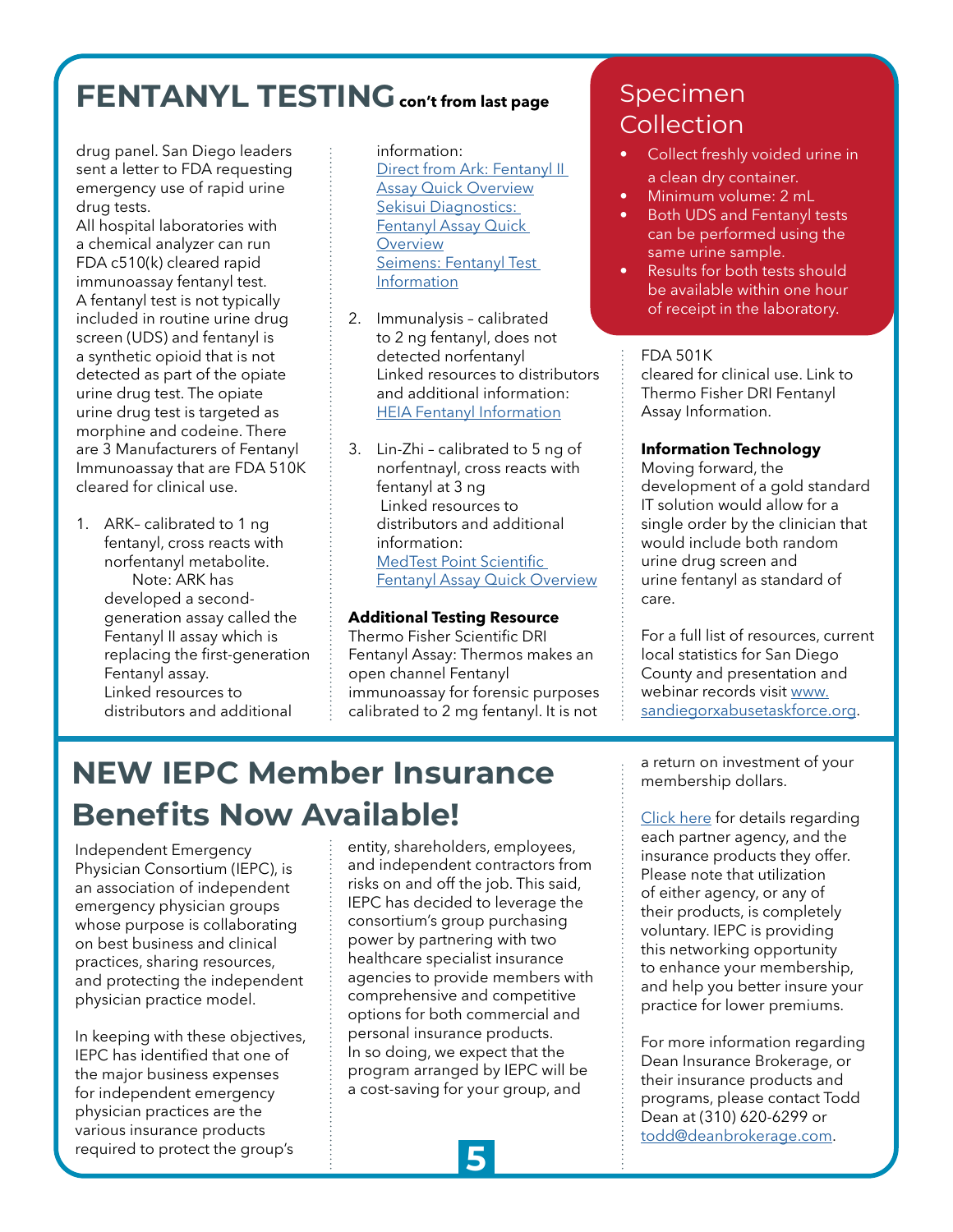## **PEDIATRIC CANNABIS POISONINGS**

*Written by Andrew Fenton, MD*

Cannabis is one of the most abused  $\bullet$ drugs worldwide. Since legalization of cannabis in multiple states in the US, complications of cannabis overdose and ingestion, and subsequent ED visits, have skyrocketed. "Edibles" are ingested food products infused with cannabis, and are poorly regulated. Edibles are the fastest growing segment of the booming cannabis market. The medical field, and even cannabis industry officials, recognize the number of children presenting to the ER after ingesting cannabis is rapidly growing.

#### **Case Report**

A healthy 4-year 8-month-old, 20-kg male presented to the ED with altered mental status after ingesting 16 gummies, each containing 5 mg of THC. The mother stated she found her child eating the sugarcoated gummies shortly prior to presentation of the ED. On presentation, the patient was significantly somnolent with nystagmus. Vital signs were temp 97.4F, heart rate of 135 beats/min, respiratory rate of 18 breaths/min, O2 sat 99% on room air.

California Poison Control was consulted. The patient was observed in the ED for four hours with diagnosis of cannabis intoxication. The mother exhibited appropriate shock, dismay,

hours with improved mental status and never had evidence of oxygen desaturation. The child demonstrated adequate oral intake and was discharged home.

embarrassment, and regret so Child Protective Services was not deemed to be necessary by staff. The patient recovered over four

#### **Discussion**

Marijuana consists of components from the hemp plant Cannabis Sativa. Marijuana preparations contain over 400 compounds, including delta-9-tetrahydrocannabinol (THC), the main active ingredient with psychoactive properties, along with cannabidiol (CBD) the second active ingredient. Products containing THC remain popular for their euphoria-producing effects. Advances in breeding and cultivation have increased the THC content of recreational marijuana and there has been a profound increase in potency in THC-containing products in the last 20 years.

Products containing CBD have been proposed as a medical breakthrough for numerous



medical problems including chronic pain, but proof of efficacy is lacking. The CBD industry has grown exponentially due to the potential of medical benefits and the desire as a culture to shift towards therapies that are more "natural." These products are largely unregulated and contain varying amounts of CBD in addition to unstudied cannabinoids, THC, and possibly toxins such as pesticides and heavy metals. Additionally, the majority of these products are synthetic which allows higher concentrations of THC and CBD than would be found in natural sources.

Marijuana intoxication in pediatric patients has been well described in the literature with case reports from many countries. Most of the pediatric data has come from the US, particularly Colorado, where marijuana was decriminalized in 2009. This mirrors data which has shown that pediatric exposures have increased in all US states where marijuana was decriminalized.

The ED presentation of cannabis toxicity in kids is often different than adults. Adults often present with psychiatric complaints, tachycardia, and nausea/vomiting. Most cases reported to date in children show that the initial presentation is often lethargy and decreased responsiveness. Physical exam may show decreased level of consciousness, usually with easy arousability, tachycardia, and ataxia. Rarely, somnolence leads to respiratory depression which is the most concerning finding on ED evaluation.

The treatment of pediatric patients with acute cannabis intoxication is primarily supportive, including monitoring and managing respiratory and hydration status until recovery. **6**